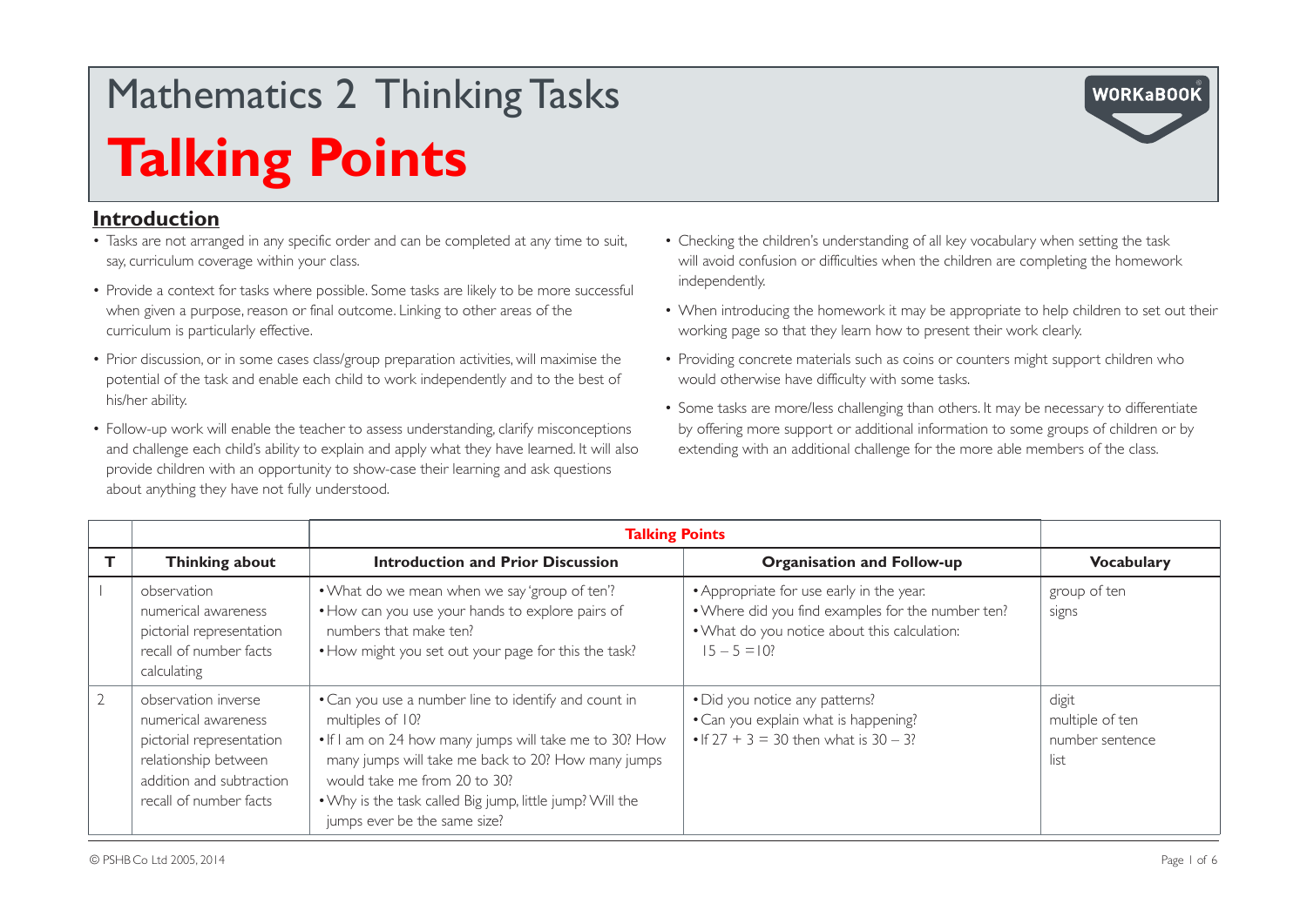

|                |                                                                                                                                                        | <b>Talking Points</b>                                                                                                                                                                                                                                 |                                                                                                                                                                                                                                                                                                        |                                                                          |
|----------------|--------------------------------------------------------------------------------------------------------------------------------------------------------|-------------------------------------------------------------------------------------------------------------------------------------------------------------------------------------------------------------------------------------------------------|--------------------------------------------------------------------------------------------------------------------------------------------------------------------------------------------------------------------------------------------------------------------------------------------------------|--------------------------------------------------------------------------|
| T.             | <b>Thinking about</b>                                                                                                                                  | <b>Introduction and Prior Discussion</b>                                                                                                                                                                                                              | <b>Organisation and Follow-up</b>                                                                                                                                                                                                                                                                      | <b>Vocabulary</b>                                                        |
| 3              | problem solving<br>decision making<br>investigating<br>pictorial representation<br>multiplication and division                                         | . What do you know about even numbers between I and<br>74?<br>• How do we know when a number is even?<br>. Why are the seeds being put into the pots and what do<br>you think will happen to them?<br>• How might you set out your drawings of pots?  | · Possible link task to practical science work on plants.<br>Children could plant out seeds in all the possible<br>arrangements to see which might be best.<br>• Alternative link to use of role play focused on running<br>a garden centre.<br>• Which is more practical, 8 seeds in a pot or 2? Why? | the same<br>different<br>even number                                     |
| $\overline{4}$ | problem solving<br>decision making<br>pictorial representation<br>numerical awareness<br>recall of number facts<br>multiplication<br>repeated addition | • How many wheels might a vehicle have? Do they all have<br>the same number of wheels?<br>. Would the unicycle be a good vehicle to choose to<br>make the number 54?<br>. What might you think about when choosing vehicles for<br>your calculations? | • How could you use multiplication to record your<br>answers?<br>• What is the least/most number of vehicles which<br>could be used for each number?<br>• Are any numbers easier or more difficult to make<br>than others?                                                                             | make                                                                     |
| 5              | problem solving<br>decision making<br>investigating<br>combinations of coins<br>shopping<br>using money                                                | . What is meant by 'silver coins'? Which coins can/cannot<br>be used?<br>. Which prices could not be used on the stall if people<br>are paying only in silver coins and you only have silver<br>coins for change?                                     | • Possible link to charity/fundraising events at the school.<br>• Can you find a pattern/relationship between the<br>prices that can or cannot be used on the stall?                                                                                                                                   | cost<br>investigate<br>different<br>the least<br>the greatest            |
| 6              | numerical awareness<br>calculating<br>odd and even numbers                                                                                             | • What is an odd/even number?<br>• How many ways can you partition 14 using three even<br>numbers?<br>• How could you use drawings to help you? (ref L3)                                                                                              | • Can you use a hundred square to demonstrate how<br>your calculations work?<br>. What do you notice about the pattern of odd and<br>even numbers of the hundred square?                                                                                                                               | odd number<br>even number<br>partition<br>different<br>adding<br>between |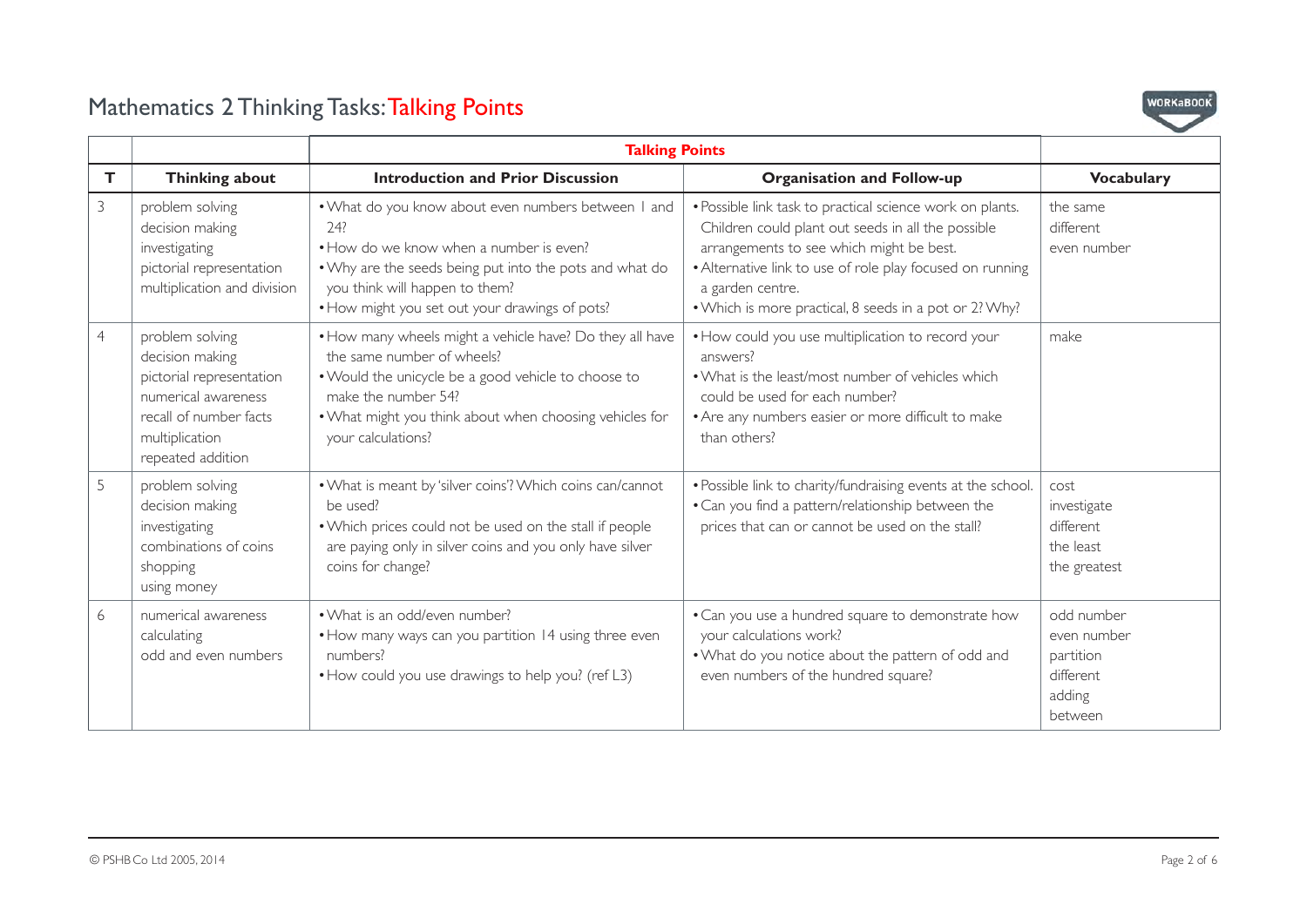

|                 |                                                                                                    | <b>Talking Points</b>                                                                                                                                                                                                        |                                                                                                                                          |                                                 |
|-----------------|----------------------------------------------------------------------------------------------------|------------------------------------------------------------------------------------------------------------------------------------------------------------------------------------------------------------------------------|------------------------------------------------------------------------------------------------------------------------------------------|-------------------------------------------------|
| $\mathsf{T}$    | <b>Thinking about</b>                                                                              | <b>Introduction and Prior Discussion</b>                                                                                                                                                                                     | <b>Organisation and Follow-up</b>                                                                                                        | <b>Vocabulary</b>                               |
| $\overline{7}$  | numerical awareness<br>pictorial representation<br>exploring<br>observation                        | . What is meant by numbers in lines, shapes, grids etc.?<br>. Where might you look to find numbers presented in<br>different ways?<br>• How can you use the squared writing page to present<br>and layout your work clearly? | . Where is the largest/smallest number within the line/<br>grid?<br>. Did you find any number sequences?<br>. Did you find any patterns? | shapes<br>lines<br>grids                        |
| $8\,$           | numerical awareness<br>ordering<br>relationships                                                   | . What information do these words give us?<br>. What does the information tell us about you?<br>• Is it important to be first at everything?<br>. When is the order in which things happen important?                        | . Possible link to PSHE. What are you good at? What is<br>important to you?<br>. Why do we put things in order?                          | first<br>second<br>third                        |
| $\overline{9}$  | estimation<br>counting<br>observation                                                              | . What is the difference between estimating and guessing?<br>. What information might you use to make an accurate<br>estimate?<br>. What might help you to make a better estimate?                                           | . When might it be useful to make an accurate<br>estimate?                                                                               | many<br>few<br>estimate<br>check                |
| $\overline{10}$ | numerical awareness<br>decision making<br>combinations of coins<br>shopping<br>using money         | . How many different coins do we use? What are they?<br>. How might you know that you have used the least<br>possible number of coins?                                                                                       | • Some children might use actual coins for support.<br>• Which amounts were easiest to make?                                             | amount<br>least                                 |
| $\vert \ \vert$ | problem solving<br>decision making<br>calculating<br>pictorial representation<br>coin combinations | . What do you know about the coins we use?<br>• • What is happening to the piggy bank between March<br>and August?<br>• How might save money for your holiday?<br>• How might you spend the money?                           | • Some children might use actual coins for support.<br>. What was the most difficult part of this task? Why?                             | spend<br>save<br>altogether<br>the rest<br>left |
| 12              | passage of time<br>measuring time<br>dial and display reading<br>observation                       | . Where could you look to find time displayed?<br>. What is the smallest/largest unit of time you might find?<br>. Could you order the things you find from largest to<br>smallest?                                          | . Refer to L16 to clarify relative size of units.<br>. Which units of time do you use most often?                                        | measured<br>second<br>minute<br>hour<br>day     |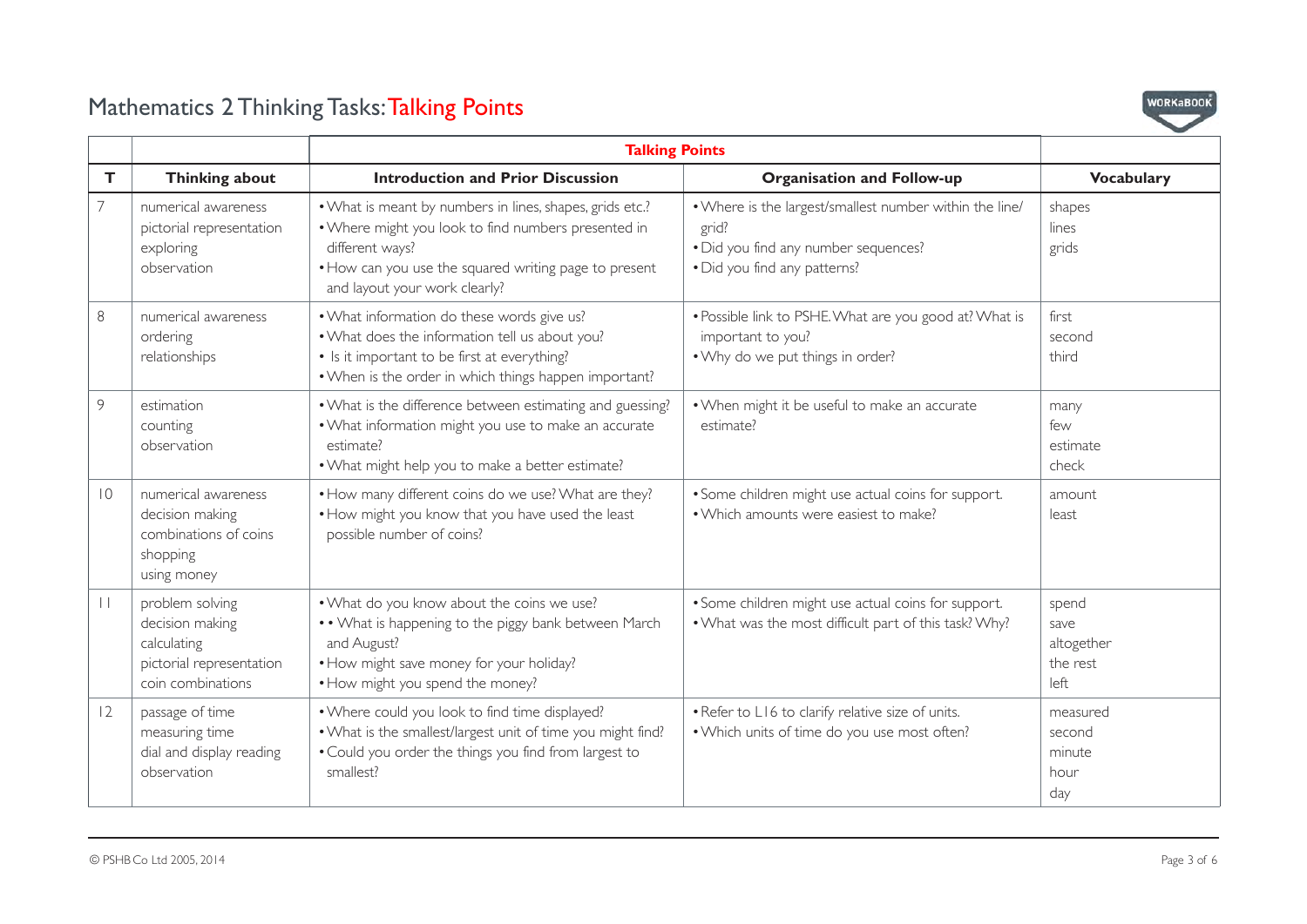

|    |                                                                                                   | <b>Talking Points</b>                                                                                                                                                                                                            |                                                                                                                                                                                                                                                                                                      |                                                                                       |
|----|---------------------------------------------------------------------------------------------------|----------------------------------------------------------------------------------------------------------------------------------------------------------------------------------------------------------------------------------|------------------------------------------------------------------------------------------------------------------------------------------------------------------------------------------------------------------------------------------------------------------------------------------------------|---------------------------------------------------------------------------------------|
| T  | <b>Thinking about</b>                                                                             | <b>Introduction and Prior Discussion</b>                                                                                                                                                                                         | <b>Organisation and Follow-up</b>                                                                                                                                                                                                                                                                    | <b>Vocabulary</b>                                                                     |
| 3  | planning<br>ordering<br>decision making<br>pictorial representation                               | . What does it mean when we say 'looking forward'?<br>. What sort of events might you look forward to?                                                                                                                           | . Why is a calendar useful?                                                                                                                                                                                                                                                                          | event<br>calendar                                                                     |
| 4  | estimation<br>comparison<br>observation<br>linear measures                                        | . What is the difference between estimating and guessing?<br>. What information might you use to make an accurate<br>estimate?<br>• How long is your ruler? How many ruler lengths would<br>fit into I metre?                    | . When might it be useful to make an accurate<br>estimate?<br>. Which length was easiest to estimate?<br>• Did you get better at estimating?                                                                                                                                                         | estimate<br>length<br>measurement<br>longer than<br>shorter than<br>about the same as |
| 15 | drawing<br>pictorial representation<br>estimation<br>comparison<br>observation<br>linear measures | . Can you name the different parts of your hand?<br>. How would you use a ruler to measure parts of your<br>hand?<br>. How might knowing the size of your hand help you to<br>estimate the size of an adult's hand?              | . Two coloured writing pages will be needed for this<br>task. It would be preferable to use two facing pages.<br>. What have you learned about your hand?                                                                                                                                            | measure<br>label<br>width length<br>estimate<br>palm                                  |
| 16 | numerical awareness<br>recall of number facts<br>problem solving<br>exploring numbers             | . What is the largest/smallest number you could make<br>using any 2 cards?<br>• How do you know when you have the largest/smallest<br>possible number?                                                                           | • Appropriate for use early in the year as reinforcement<br>and revision of number bonds.<br>. What is the largest/smallest number you could make<br>using any 3 or 4 cards? If you lose the number 1 card,<br>which numbers up to 20, will you not be able to make<br>using any of the other cards? | adding<br>numerals<br>different<br>total<br>in order<br>largest<br>smallest           |
| 17 | organising<br>comparing<br>ordering<br>decision making<br>drawing<br>supermarket measures         | • How might you complete this task if an adult cannot<br>take you to the supermarket?<br>. How will you find out the weight of each item?<br>• How might you choose the three items to put in the bag<br>at the end of the task? | . What was the heaviest/lightest item you found at the<br>supermarket?<br>. What have you learned about the weight of objects?                                                                                                                                                                       | heavy<br>light<br>weight<br>heavier<br>lighter<br>sort                                |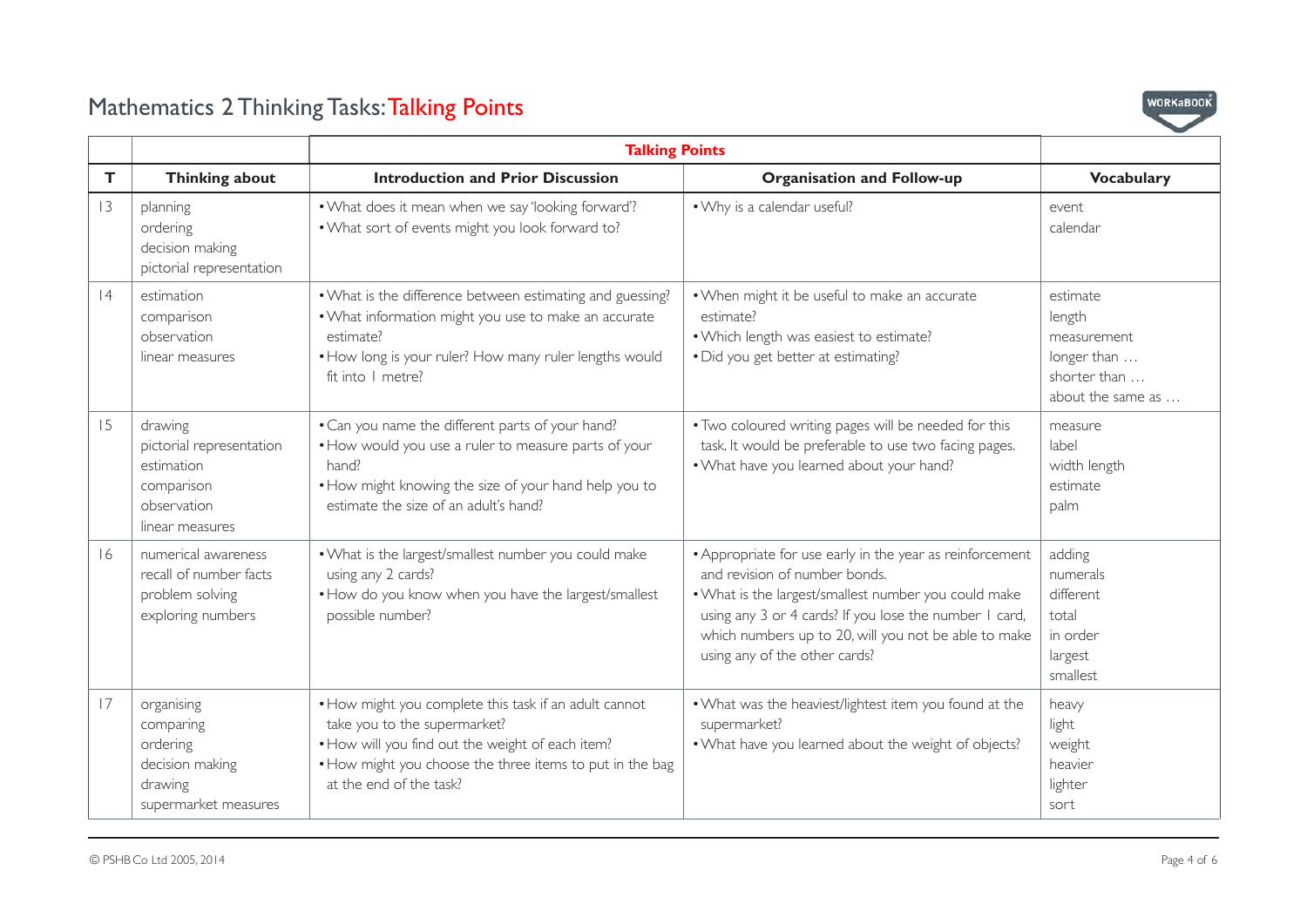

|    |                                                                                                                | <b>Talking Points</b>                                                                                                                                                                                                                                              |                                                                                                                                                                                                                                                                                                           |                                                                     |
|----|----------------------------------------------------------------------------------------------------------------|--------------------------------------------------------------------------------------------------------------------------------------------------------------------------------------------------------------------------------------------------------------------|-----------------------------------------------------------------------------------------------------------------------------------------------------------------------------------------------------------------------------------------------------------------------------------------------------------|---------------------------------------------------------------------|
| T  | Thinking about                                                                                                 | <b>Introduction and Prior Discussion</b>                                                                                                                                                                                                                           | <b>Organisation and Follow-up</b>                                                                                                                                                                                                                                                                         | <b>Vocabulary</b>                                                   |
| 8  | observing<br>decision making<br>designing<br>creating<br>drawing<br>patterns and shapes                        | . Where could you look to find ideas for your pictures?<br>. Why might you choose certain shapes for a particular<br>purpose?<br>. What is it about a rectangle that makes it ideal for the<br>shape of a house?                                                   | . What did you need to think about when choosing<br>shapes for your picture?<br>. Were there any shapes you could not use? Why?<br>. Which shapes did you use most? Why?                                                                                                                                  | shape<br>square<br>triangle<br>rectangle<br>circle                  |
| 9  | liquid measures<br>estimating<br>ordering<br>comparing<br>drawing                                              | • What is the difference between an estimating and<br>guessing?<br>• How might you estimate the number of times you could<br>fill the smallest container from the largest container?                                                                               | • Introduce the task by looking at a range of containers<br>with varying dimensions to include some that are very<br>tall but thin and others that are shorter but much<br>wider.<br>. Does the container that looks larger always hold<br>more?                                                          | order<br>container<br>holds more<br>estimate<br>smallest<br>largest |
| 20 | safety<br>planning<br>observing<br>exploring shape, pattern<br>and structure<br>drawing<br>comparing<br>design | . What is the difference between 'the same' and 'similar'?<br>. What do we mean by 'differences between'?<br>. What makes a good wheel trim? Why are they designed<br>to look as they do?<br>. How will you make sure you stay safe while completing<br>this task? | . The results of the children's research could be<br>combined to create a class tally chart or graph so that<br>they could identify the 'most popular' design using<br>more data. This could provide an introduction to T21.<br>. Why is it useful to put all the results together and<br>have more data? | compare<br>different<br>the same<br>similar                         |
| 21 | observing<br>exploring designs<br>shape<br>data collection<br>comparing<br>drawing                             | . Where might you find different shaped windows?<br>(houses, cars, shops, school etc.)<br>. What shapes do you expect to find? Why?<br>• How will you make sure you stay safe while completing<br>this task?                                                       | . If children sketch examples of window shapes on a<br>separate sheet before drawing up their tally chart,<br>they can then select five of their observed designs to<br>use on the tally chart before drawing their favourite<br>in detail                                                                | tally chart<br>most popular<br>least popular                        |
| 22 | observation<br>shape and symmetry<br>designing and drawing                                                     | • How do we know when a shape is/is not symmetrical?                                                                                                                                                                                                               | • Although children are only required to identify<br>symmetry in a vertical line some may identify<br>horizontal symmetry.<br>. What sorts of objects are not symmetrical?                                                                                                                                | symmetrical<br>not symmetrical                                      |